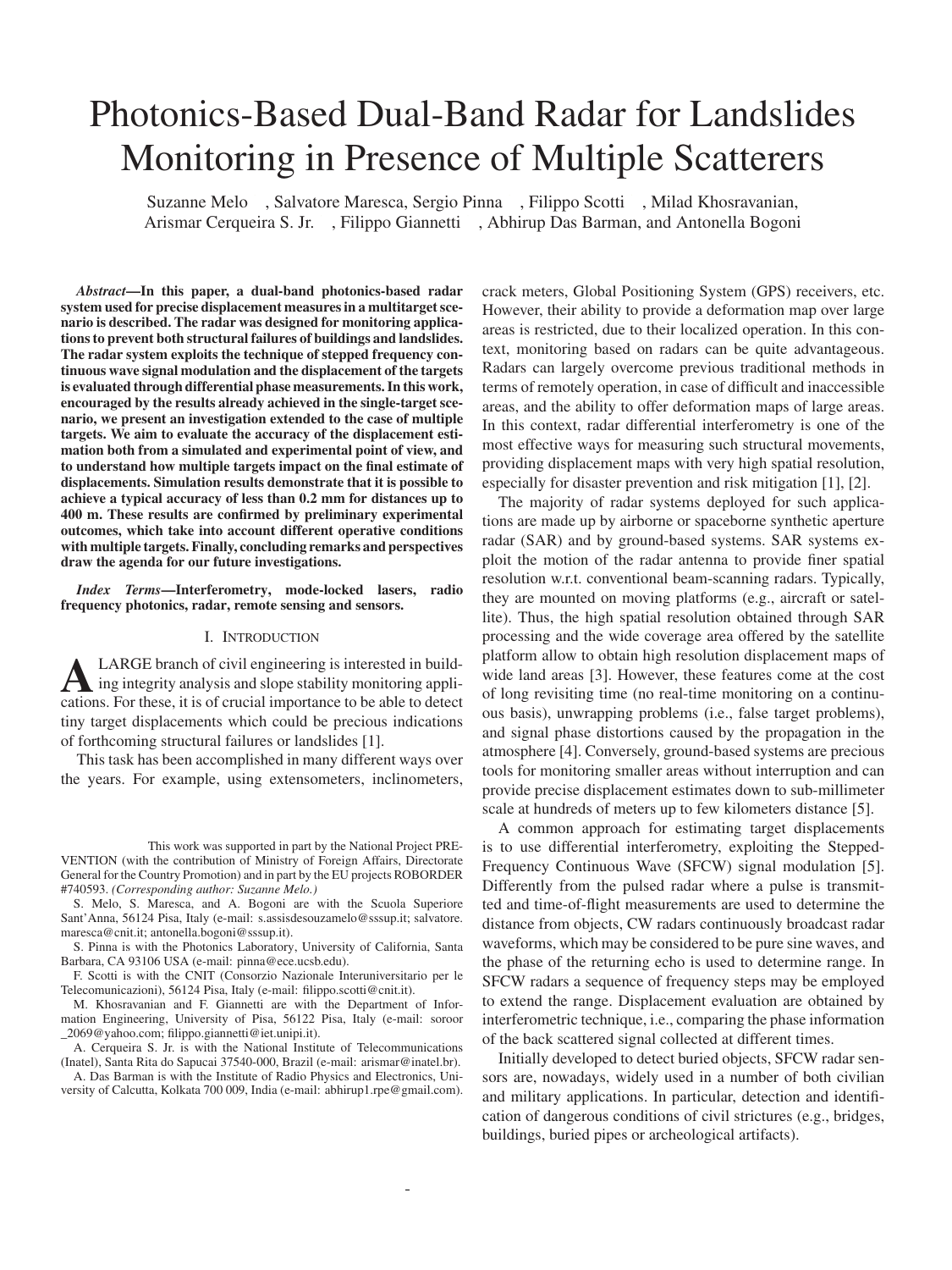In SFCW radars, a sequence in time domain of sinusoidal signals with slightly different frequencies is generated and transmitted for a fixed time, named step interval generating pulsed trains. These sinusoidal signals are coherently generated with a constant frequency separation, namely the frequency step, in a defined frequency range [6]. The total used band is given by the difference between the the minimum and maximum frequencies of sinusoids and the frequency step width are jointly chosen to satisfy a given operative unambiguous range and range resolution, as better described in Section III. Several cycles of step frequency modulation are used for each acquisition. Each sinusoid composing the SFCW signal is characterized by a very narrow instantaneous bandwidth. For this reason, this solution results in a valuable improvement of the noise figure at the receiver, thus leading to an improvement of both sensitivity and dynamic range, whilst maintaining a good average power. Moreover, by transmitting only one frequency at a time, it could be possible to properly compensate, through ad-hoc signal processing techniques, the received signals, in the case they propagate through lossy media with known characteristics, and for any non-linear effect caused by the transmitter or the receiver. Furthermore, one of the main advantages of SFCW modulation is that the signal energy is distributed in time. This feature allows to reduce the system power requirement, and it is ideal to avoid non-linear effects of the electronic components due to high power transmission [7].

Once the backscattered signal is acquired by the receiver, it is mixed with the reference signal (i.e., the transmitted signal), in order to obtain the phase information. Then, differential interferometry is used to evaluate the phase variations between two consecutive target observations. Phase information is then converted into a precise displacement measure, as will be better explained in Section III. It is straightforward that the system phase stability and the coherence among the frequency tones play a decisive role in the final accuracy of phase measurements. Therefore, special attention should be aimed to limit the phase noise in the signal generation stage, thus guaranteeing a high degree of signal coherence.

An excellent solution is based on the use of photonics. In fact, recently photonics for microwave systems have been demonstrated to guarantee a higher stability than electronic technology. In fact, photonics enable the generation and reception of Radio Frequency (RF) signals, without the need of noisy mixers and RF oscillators. Mixers are replaced by low-noise electro-optical and opto-electronic conversion blocks, while RF oscillators are substituted by highly stable optical oscillators (i.e., lasers), accordingly improving the RF signal coherence [8]. In addition, photonics help in improving the frequency flexibility of the system. In fact, with a single photonics-based transceiver (i.e., a single optical oscillator) it is possible to simultaneously generate multiple signals in different RF bands, as demonstrated in [9]. This is a very desirable feature, because it guarantees an intrinsic phase coherence among the generated multiband signals.

In this framework, our group proposed for the first time a photonics-based radar system able to exploit the combination of SFCW modulation and differential interferometry to perform high precision displacement measurements [10]. At its actual stage of development, the prototype is a dual-band radar, meaning that it can contemporaneously generate and transmit two signals, coherent with each other, and locked on two different frequency bands (S- and X-bands).

Coherent multi-band radars introduce important innovative and advantageous features. In fact, the possibility to choose different carrier frequencies makes the system tunable, and, thus, more sensitive to the different scattering properties of a given target. Moreover, the choice of multiple frequencies makes the system robust against unwanted returns from the environment. These returns, called clutter, can respond in different ways according to several factors (e.g., the size of the scatterer w.r.t. the wavelength, the geometry, etc.), generating false alarms (i.e., false targets). Weather conditions can have an impact on the received signal as well, in terms of echo attenuation or generation of false targets. At last, as known from the radar range equation, the carrier frequency has an effect on the the final reachable range of interest, due to the different absorptions and distortions experienced by the RF signal as a function of its carrier frequency [11].

Another innovative and useful feature of the photonics-based solution is the strong coherence among the generated sinusoidal tones of the SFCW signal, which allows to minimize the phase fluctuations between two consecutive observations, i.e., radar measurements. Consequently, an improvement of the displacement measure accuracy is obtained without using complex correction techniques. With low phase noise, the phase variations between two consecutive measurements will be, almost entirely, proportional to the range shift we want to estimate by means of the interferometric algorithm. Precision better than 200  $\mu$ m up to 3 km distance was obtained [10]. This achievement is strongly welcome for a timely and reliable early detection of structural risks. Moreover, the possibility to replicate the SFCW modulation in several bands (two in our case) allows to highly increase the maximum spectral spacing of the tones, improving the displacement resolution obtained with the interferometric processing [10].

Here, we push forward the study proposed in [10] and extend the one presented in [12], and we investigate the system capabilities in a real multiple target scenario, with the aim to understand how the presence of multiple targets can affect the precision of the single displacement estimates. In this work, we present and discuss both numerical and preliminary experimental results. The obtained results show a good agreement, as it will be discussed in the following of the paper. The outline is as follows: section II introduces the photonics-based radar system, while Section III deals with the theory of differential phase estimation. Sections IV and V present and discuss the numerical simulations and the experimental results, respectively. Finally, Section VI summarizes the main outcomes of the proposed work and recapitulates the results we achieved. Further guidelines are provided as well, which will drive our future research.

## II. THE PHOTONICS-BASED RADAR SYSTEM

The concept of the dual-band photonics-based radar for building integrity analysis and slope stability monitoring applications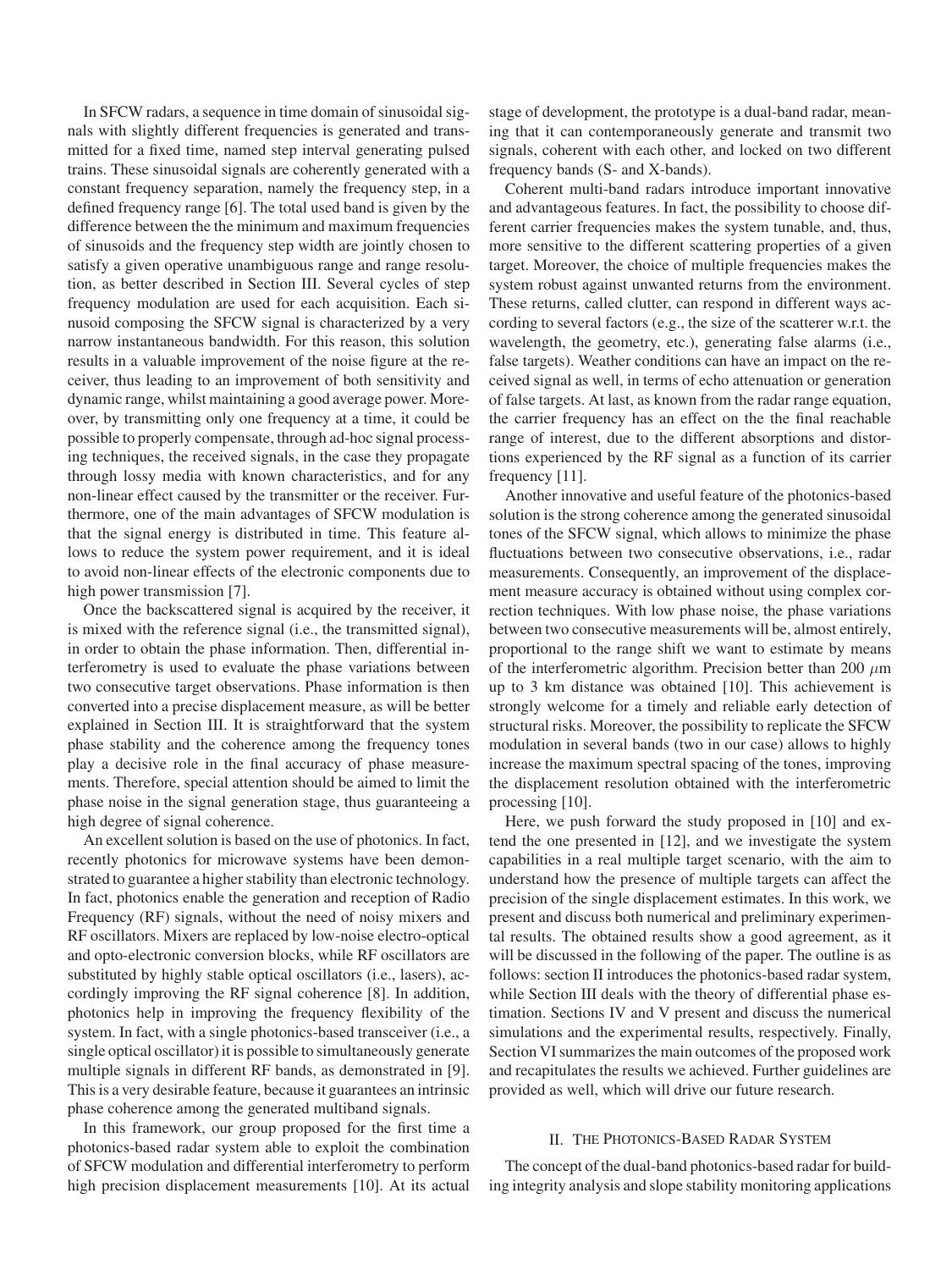

Fig. 1. Concept of the photonics-based dual-band radar system for the monitoring of mountain slope stability and building integrity. In the shaded blue box are included the photonics-based subsystems.

is illustrated in Fig. 1. The radar illuminates the scene transmitting contemporaneously on two separate carrier frequencies, precisely in the S- (2.475 GHz) and X-bands (9.875 GHz). The two transmitted RF signals are generated at intermediate frequencies (IFs) by a digital waveform generator. The IF signals are then fed to the photonics-based transceiver to be upconverted at the RF carrier frequencies. The RF signals, upon amplification by a wideband RF amplifier (WBA), are transmitted towards the targets through a wideband horn antenna. The echoes, collected by a second receiving horn antenna, are first down-converted to IFs by the photonics-based transceiver and then processed by a digital signal processing (DSP) unit.

In our setup, each target lays in a different range cell and can be independently moved through a high precision digitally controlled motorized linear platform. The motorized slide, remotely controlled using a laptop, allows a precise target positioning.

The principle of the photonics-based transceiver is depicted in the shaded blue box in Fig. 1, and detailed in the shaded blue box in Fig. 2 (left). Instead of using RF clocks, a single optical clock is exploited, represented by a mode-locked laser (MLL). The MLL is a highly stable pulsed laser, and its spectrum, as shown in Fig. 2(a), is composed by series of modes spaced by the laser pulse repetition frequency  $F_{\text{MLL}} = 400 \text{ MHz}$ . For the frequency up-conversion process, the two signals to be transmitted in S- and X-bands, are generated at  $IF_S = 75 \text{ MHz}$  and  $IF_X = 125$  MHz respectively, as depicted in Fig. 2(b). Then, they are transferred into the optical domain modulating the MLL optical pulses by means of a Mach-Zehnder modulator (MZM). In fact, using the IF signals as modulating signal, their replicas are generated in the optical domain as lower and upper sidebands of each spectral line of the MLL at IF distance, as shown in Fig. 2(c).

To avoid aliasing, the sum of the  $IF_S$  and  $IF_X$  frequencies and their respective spectral occupancy must be chosen less or equal than  $F_{\text{MLL}}/2$ . At the output of the MZM, the heterodyning of all the optical spectral components into a photodiode (PD) produces a replica of the two IF signals at every  $CF_S = k \cdot F_{\text{MLL}} \pm IF_S$  and  $CF_X = l \cdot F_{\text{MLL}} \pm IF_X$ frequency, respectively, where  $k$  and  $l$  are non-negative integers, see Fig. 2(d). At this point, at the output of the PD it is possible to contemporaneously transmit the required up-converted signals at  $CF_S = 2.475$  GHz and  $CF_X = 9.875$  GHz, by using two separate electrical band-pass filters (BPF) locked at the two desired S- and X-band carrier frequencies, as illustrated in Fig. 2(e). Moreover, it is important to observe that the generated carrier frequencies are limited only by the PD bandwidth.

Afterwards, the received RF signal is transferred again to the optical domain, through a second MZM, which modulates the same optical pulse train generated by the MLL. This operation generates replicas of the received RF waveforms around each of the MLL modes. The final spectrum we obtain is, thus, analog to the one represented in Fig. 2(c). Finally, another PD produces a new heterodyning process. In particular, the heterodyning process of each replica with the closest optical carrier produces the down-converted replica of the received RF signals in the starting IF regions. At this point, the signals are filtered by a low-pass filter (LPF), see Fig. 2(f). Then, they are sent to a 400 MSample/s analog-to-digital converter (ADC), which is finally used to digitize both the received and the reference (i.e., the transmitted RF signal) signals for the processing, by means of a digital signal processing (DSP) unit.

### III. DIFFERENTIAL PHASE ESTIMATION

It is possible to precisely determine the target displacement by exploiting a combination of SFCW signal modulation and differential phase measurements [10]. As already mentioned, a radar system which employs SFCW signal modulation transmits a sequence of consecutive coherent sinusoidal signals. The frequency of the mth generic sinusoid is given by:

$$
f_m = f_0 + (m-1)\Delta f \tag{1}
$$

with  $m = 1, ..., N_{\text{step}}$  being the step index, where  $N_{\text{step}}$  is the number of sinusoids,  $\Delta f$  is the constant frequency separation, namely the frequency step, and  $f_0$  the carrier frequency, which can assume both the values  $CF_S$  and  $CF_X$ . Finally, the total signal bandwidth  $BW = N_{\text{step}}\Delta f$  defines the achievable range resolution  $\Delta R = c/(2 \cdot BW)$ .

As known, a variation in the target distance will result in a frequency dependent phase shift of the radar echo. By comparing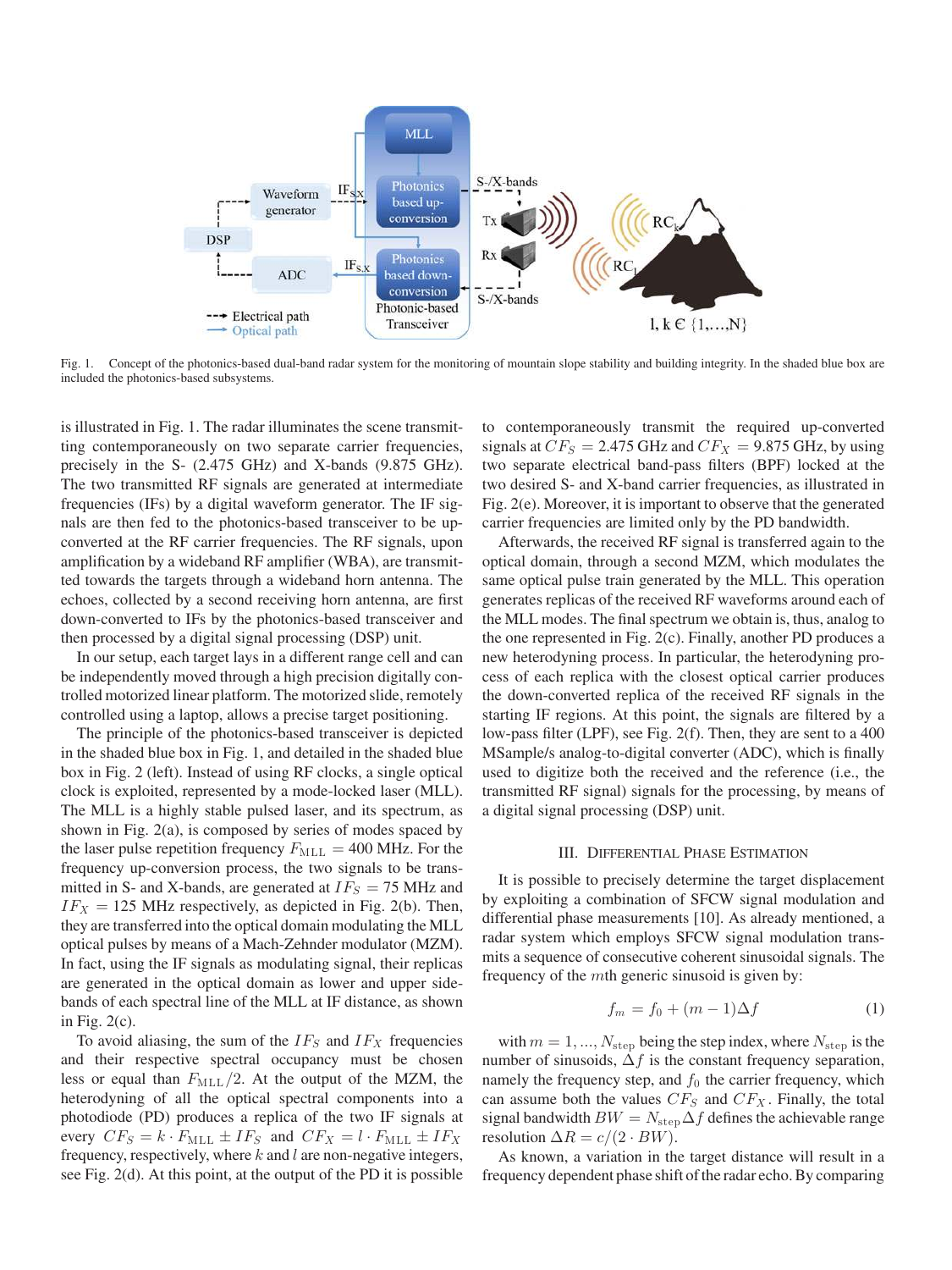

Fig. 2. Scheme of the photonics-based radar system (left), and spectrum in the highlighted point (right). (A) optical spectrum of the mode-locked (MLL) laser used as optical local oscillator; (B) electrical spectrum of the applied radar signals; (C) optical spectrum of the optical modulated signal after the MZM; (D) electrical spectrum at the photodiodes (PD) output; (E) electrical spectrum of the filtered RF radar signals before the wideband antenna; (F) electrical spectrum of the received signals radar at intermediate frequency (IF), after the receiver PD.

the frequency phase of two consecutive echo acquisitions it is possible to determine the target displacement. In fact, each mth frequency component of the SFCW signal accumulates, during the propagation, a phase shift  $\Phi_m$  proportional to the traveled radial distance. Let us suppose that the radar system transmits at time  $t_0$ , and that the echo signal from a steady target at distance d is collected by the receiver at time  $t_0 + \tau$ . Supposing that the propagating medium is just air, the  $m$ th sinusoidal signal at frequency  $f_m$  will accumulate a relative phase contribution  $\Phi_m$ given by:

$$
\Phi_m = 2\pi \cdot f_m \cdot \tau = 2\pi \cdot f_m \cdot \frac{2d}{c} \tag{2}
$$

Thus, comparing two consecutive acquisitions of the same  $m$ th harmonic, any change  $\Delta d_m$  in the target distance, can be estimated by the signal phase variation  $\Delta \Phi_m$ :

$$
\Delta d_m = \frac{c}{4\pi \cdot f_m} \cdot \Delta \Phi_m \tag{3}
$$

If the phase varies more than  $2\pi$ , displacements ambiguities come out, while the maximum unambiguous range  $R_{ua}$ , can be evaluated as:

$$
R_{ua} = \frac{c}{2 \cdot \Delta f} \tag{4}
$$

By considering (1) and (3), we can observe that a given precision in the phase estimation corresponds to a different accuracy in the range determination, depending on  $\Delta f$ . The larger is  $\Delta f$ , the more precise the displacement measure, at the cost of reducing the unambiguous range [13].

If several targets are present in the scene under analysis, and they belong to distinct range cells (i.e., their distance is larger than  $\Delta R$ ), we can use standard radar algorithms to process the data. Most implementations use the Inverse Discrete Fourier Transform (IDFT) to transform the data into the spatial domain [14]. By applying proper decomposition algorithms to the received signal, it is possible to determine the separate displacement of each target [15].

Furthermore, as pointed out in [13], the use of large  $\Delta f$ allows to detect displacements much smaller than a fraction of millimeter. In our case, higher displacement resolution can be

obtained by exploiting the dual-band radar operation. With our setup, it is possible to obtain  $N_{\text{step}}$  independent measures with a maximum frequency difference  $\Delta f$  up to 7.4 GHz (i.e., the difference between the two selected carriers). Moreover, since the unambiguous displacement is limited to approximately 2 cm, other couples of tones with different  $\Delta f$  can be eventually used to resolve ambiguities and to provide a second stage of more precise range evaluation. In this sense, further information can be found in [10], [12].

## IV. SIMULATIONS

Numerical simulations were carried out in order to preliminarily demonstrate the effectiveness of the proposed solution. Setup parameters were chosen accordingly to our laboratory equipment availability. In particular, the front-end filters bandwidth is currently limited to 20 MHz, thus forcing us to limit the SFCW signal bandwidth to  $BW \leq 20$  MHz.

By imposing the maximum unambiguous range  $R_{ua}$  equal to 500 m, it is possible to retrieve from (4) the frequency step  $\Delta f$ , which is the analog of the pulse repetition frequency (PRF) in pulse radar nomenclature [2]. In this way, given the total system bandwidth limited to  $BW = 20$  MHz, the number of frequency steps can be retrieved as  $N_{\text{step}} = BW/\Delta f = 66$ . Thus, the maximum unambiguous range  $R_{ua}$  is divided into  $N_{\text{step}}$  range cells with extension  $\Delta R$ . In order to obtain a range resolution  $\Delta R = 7.5$  m, the duration  $T_{\text{step}}$  of each step must be equal to 50 ns, in other words  $T_{\text{step}} = 1/BW$ . These parameters were set common to both the carrier frequencies, resulting in two identical coherent sequences of SFCW signals being transmitted in the S- and X-bands.

All the radar setup parameters are summarized in Table I, while five targets were simulated simultaneously at 25, 145, 220, 300 and 400 m distance from the radar. As already said, in our case for simplicity, but without loss of generality each target is in a different range cell.

Each target is characterized by its own arbitrary displacement pattern, as depicted in Fig. 3. However, in a real scenario the displacement independence assumption among confining range cells will be not necessarily true. Let us think, for instance, to the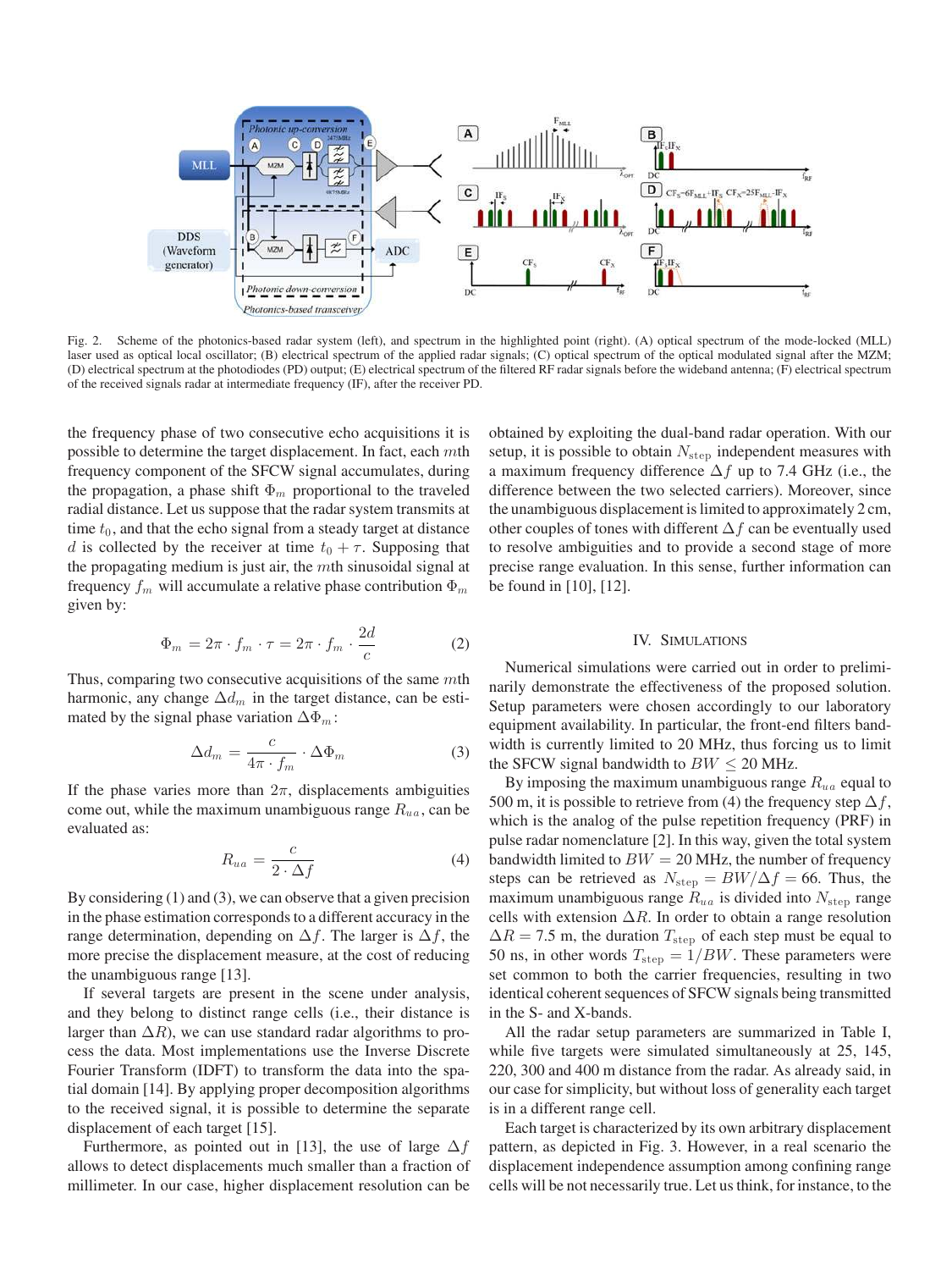TABLE I SETUP PARAMETERS OF THE S- AND X-BAND SFCW SIGNALS TRANSMITTED BY THE PHOTONICS-BASED RADAR SYSTEM

| Parameter                              | S-band           | X-band                               |
|----------------------------------------|------------------|--------------------------------------|
| Intermediate Frequency<br>$IF_S, IF_X$ | 75 MHz           | $125$ MHz                            |
| Carrier Frequency                      |                  | $6F_{MLL} + IF_S$ $25F_{MLL} - IF_X$ |
| $CF_S, CF_X$                           | 2.475 GHz        | 9.875 GHz                            |
| Sampling Frequency $F_{MLL}$           | 400 MHz          |                                      |
| Frequency step $\Delta f$              | 300 kHz          |                                      |
| No. of steps $N_{step}$                | 66               |                                      |
| Bandwidth BW                           | $\approx 20$ MHz |                                      |
| Time step<br>duration $T_{step}$       | 50 ns            |                                      |
| No. of SFCW periods<br>per data record | 1000             |                                      |
| No. of data records                    | 15               |                                      |



Fig. 3. Simulated displacement curves versus the data record index. Five targets are considered at 25 (red), 145 (yellow), 220 (purple), 300 (green) and 400 m (cyan) distance from the radar, respectively. Displacements are assumed to be independent.

structural movements along the side of a mountain. Moreover, different values of radar cross section (RCS) values were considered to simulate real and different targets (e.g., walls, slopes, bridges, etc.).

The processing chain undergone by the received IF signals  $s(t)$ , respectively at  $IF_S$  and  $IF_X$  frequencies [see Fig. 2(f)], where  $t$  denotes the time dependence, is illustrated Fig. 4. However, in the proposed scheme, the dependence on the carrier frequency is omitted for brevity.

First, the cross-correlation is carried out between the received signal  $s(t)$  and the reference signal  $r(t)$  to evaluate the presence of possible targets and their distance. In the plot on the left of Fig. 4 the obtained cross-correlations are shown for the five simulated targets, exactly centered at their respective range distances. At the same time, the mixed signal is evaluated in the time domain as  $m(t) = r(t) \cdot s^*(t)$ , where  $*$  is the complex conjugate operator. From the analysis of the cross-correlation peaks, once the presence of a target and its distance from the radar are determined, the phase of  $M(f)$ , i.e., the Discrete Fourier Transform (DFT) of  $m(t)$ , is evaluated for those spectral components corresponding to the estimated ranges.  $M(f)$  is depicted in the right plot of Fig. 4. By comparing two successive phase measurements, the target displacement can be determined by applying (3).

The simulated results are depicted in Fig. 5, which shows the error curves obtained from the true and the estimated displacements for the five simulated targets in the S-band. In the simulations, fifteen sets of measurements are generated, each consisting of 1000 pulse repetitions of the SFCW signal. The first record is taken as a reference for the successive phase calculations. The indexes of the data records are plotted along the abscissas in Fig. 5. As we can observe, the estimation error is usually smaller, in modulus, than 0.2 mm for all the five simulated targets up to 400 m. However, it is worthy to observe that the estimated displacements are also slightly influenced by the relative positions of all the targets in the scene. This is clear for targets 4 and 5, at 300 and 400 m and depicted by the green and blue curves respectively, for which some degree of correlation can be observed between the two.

A further analysis is conducted considering different values of signal-to-noise ratio (SNR) affecting the received signal. Without loss of generality, with the term noise we can indicate both the system noise and the clutter collected from the scene under analysis. In this study, a complex white Gaussian noise has been considered for simplicity.

The results of the numerical simulations are shown in Fig. 6. The error curves between the true and the estimated displacement are estimated only for the second target (i.e., the one at 145 m). As for the previous analysis, fifteen sets of measurements are generated, each composed of 1000 pulse repetitions of the SFCW signal. The real target displacement behavior is depicted by the ochre curve in Fig. 3. The final evaluated displacement is estimated through differential phase measurements between the S- and X-bands, therefore, considering a larger  $\Delta f$ of 7.4 GHz between the two S- and X-band carriers [10]. It can be observed that the absolute mean error is well below the millimeter threshold, for positive SNR values larger than about 10 dB. Below this value, the error rapidly increases because the useful signal becomes even more submerged in noise. This event is comparable to the situation in which the target RCS is smaller than the noise RCS. A possible solution to avoid this problem could be to increase the radar range resolution capability (i.e., decrease  $\Delta R$ ) and have a finer angular resolution (e.g., using a more directive antenna or synthesizing a more directive beamwidth through SAR processing). At the current moment, these possibilities are actually under further investigation.

#### V. EXPERIMENTAL RESULTS

A preliminary experiment was conducted to prove the effectiveness of the photonics-based transceiver for detecting and measuring displacements when multiple targets are present. In the experiments the same radar system parameters reported in Table I were used. The only exception was the length of each acquisition record, which was set equal to 100 repetition periods of the SFCW waveform. Two metal surfaces of about  $0.25 \text{ m}^2$ were considered as targets. The first target was fixed at 25 m away from the radar and it was used as a phase reference. The second target, placed at 145 m, was moved with 1 mm steps from 0 to 100 mm. For completeness, the spectrum of the received SFCW signal at the output of the ADC, and integrated over 1000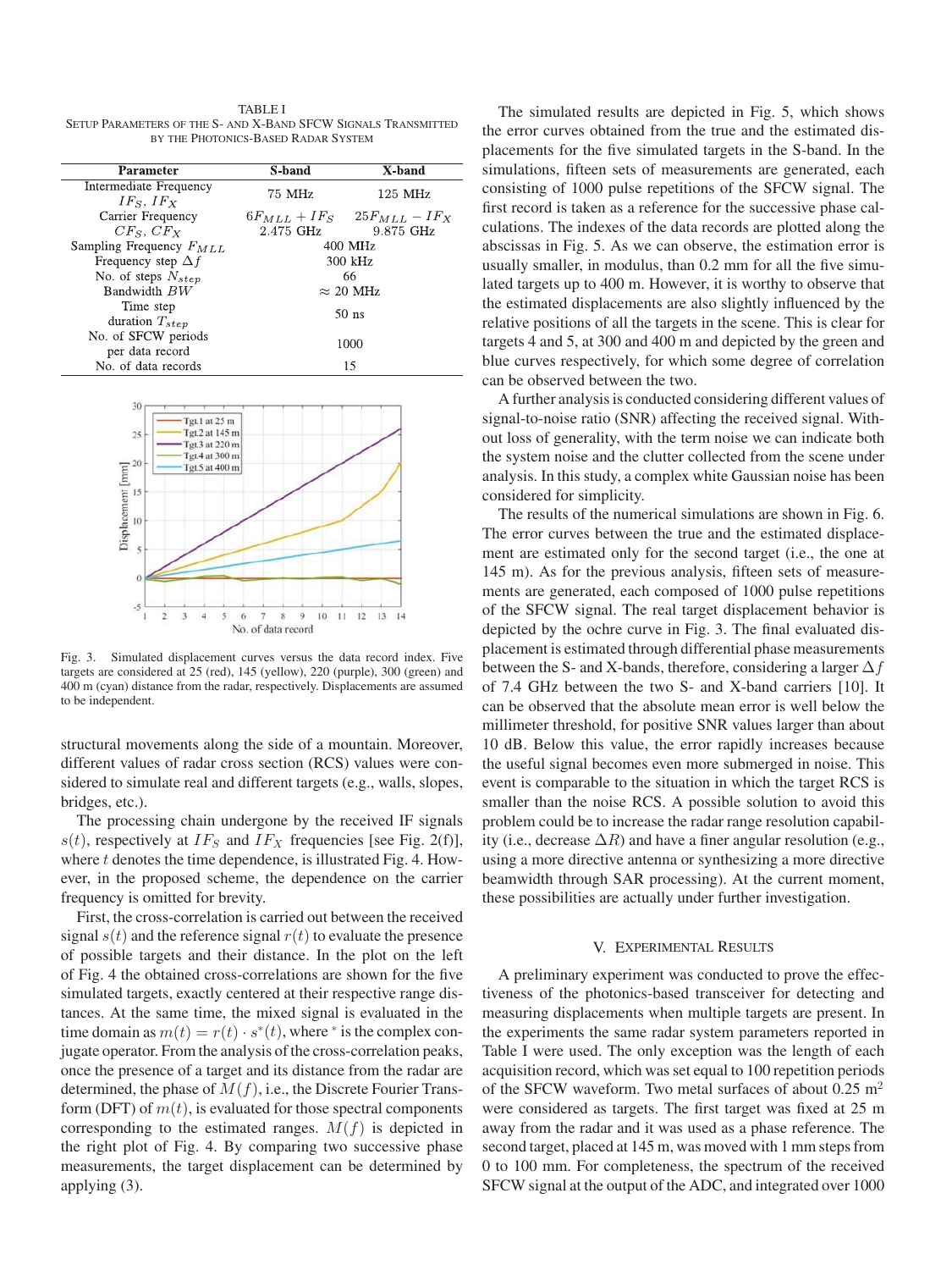

Fig. 4. Processing chain undergone by the received IF signals  $s(t)$ , respectively at  $IF_S$  and  $IF_X$  frequencies. The cross-correlation between  $s(t)$  and the reference signal  $r(t)$  is reported on the left, while  $M(f)$  is reported on the right.



Fig. 5. Error curves after the displacement estimation for the five simulated targets. Only the S-band radar data are shown.

SFCW waveform repetition periods, is depicted in Fig. 7. The S-band signal, centered at  $IF_S = \pm 75$  MHz, and the X-band signal, centered at  $IF_X = \pm 125$  MHz, can be observed; each of them is composed by 66 frequency steps.

The actual and the estimated displacements of the target are shown in Fig. 8(a). One hundred acquisitions were processed and, in each of them, the target at 145 m from the radar was moved with steps of 1 mm. As depicted in Fig. 8(a), a good agreement can be found between the actual and the measured displacements. Fig. 8(b) depicts the accuracy of the system, which is defined as the difference between the actual and the estimated displacement. For this set of measurements the maximum error found was 0.25 mm, which indicates a good agreement with the numerical simulations. Therefore the presence of multiple scatterers did not worsen the performance of the photonics-based system w.r.t. the single target case, reported in [10]. It can be noted that the experimental accuracy was



Fig. 6. Absolute values in log-scale of the displacement estimation error at the varying of the SNR, for the simulated target at 145 m distance. Displacement estimates are obtained by exploiting both S- and X-bands.



Fig. 7. Electrical spectrum of the received SFCW signal after IF downconversion. The two (specular) signal components at  $IF_S = 75$  MHz and  $IF_X = 125$  MHz can be observed.